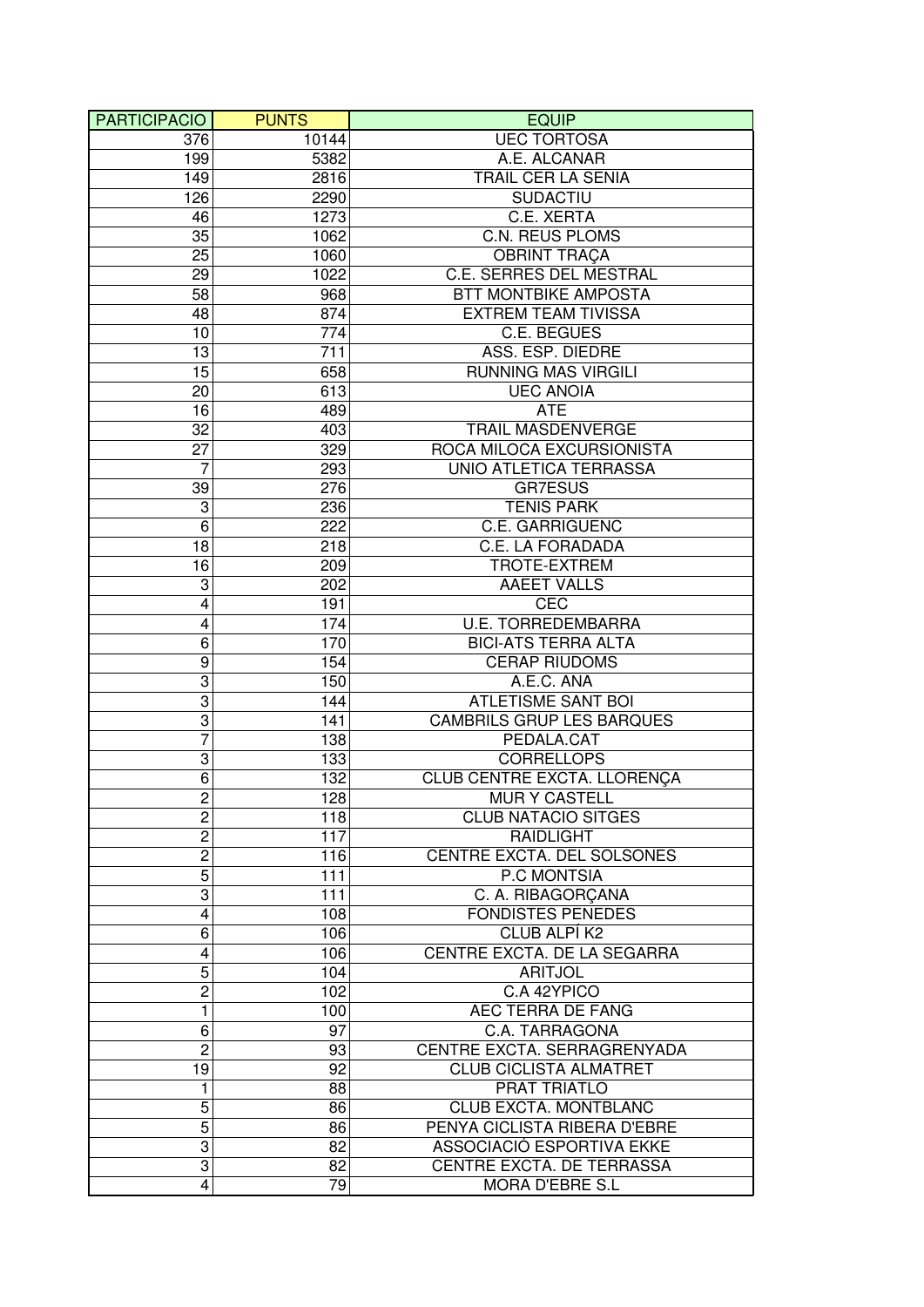| 1<br>78<br>VILADECAVALLS<br>3<br><b>EL LLUERT</b><br>77<br>$\overline{3}$<br>GRUP DE MUNTANYA D'ARGENTONA<br>76<br>73<br>11<br><b>CLUB REM TORTOSA</b><br>UNIO MUNTANYENCA ERAMPRUNYA<br>6<br>73<br>ABERYSTWYTH ATHLETIC CLUB<br>$\overline{c}$<br>73<br>C. EX. MOLINS DE REI<br>$\overline{c}$<br>73<br><b>U.A. MONTSIA</b><br>4<br>71<br><b>FALCONS SABADELL</b><br>1<br>70<br>TERRES DE L'EBRE TEAM<br>70<br>1<br>3<br>68<br>AE MATXACUCA<br>$\overline{c}$<br><b>ESPORTIU PENEDES</b><br>67<br>$\overline{c}$<br>ASS.ESP. INTEMPÈRIE<br>66<br>$\overline{c}$<br>64<br><b>CN VIC</b><br>1<br><b>RUNNING TEAM</b><br>64<br>5<br>62<br>CORREDORS.CAT<br><b>ATZENET</b><br>4<br>62<br><b>TRIATLO BASILISCUS</b><br>5<br>61<br>3<br>A.E. CORDADA<br>61<br><b>FONDISTES RAPITENCS</b><br>6<br>58<br>3<br><b>ESBUFECS</b><br>58<br>$\overline{2}$<br>A.E. ICARIA<br>58<br>$\overline{c}$<br><b>MARATONIANS DEL SEGRE</b><br>57<br>$\overline{c}$<br><b>MOUNTAIN RUNNERS</b><br>57<br><b>CLUB TRIATLÓ MANRESA</b><br>1<br>57<br>1<br>57<br>SKI CLUB CAMPRODON<br><b>TRIATLO MANRESA</b><br>1<br>57<br>3<br>U.E. VIC<br>55<br>3<br>55<br>ZALAGARDA<br><b>CLUB ATLETIC MONTBLANC</b><br>1<br>55<br><b>CLUB ATLETISME ONDA</b><br>55<br>1<br>C.A.N.B.<br>1<br>54<br>OXYGEN.CAT<br>$\mathbf{1}$<br>54<br><b>PIRINENC ANDORRA</b><br>3<br>53<br>$\mathbf{1}$<br>53<br><b>ATLETISME GIRONA</b><br><b>CLUB ESQUI BERGUEDA</b><br>4<br>51<br>$\overline{c}$<br>PENYA CICLISTA ALTAFULLA (SE)<br>51<br>1<br>51<br><b>U.E. URGELLENCA</b><br>3<br><b>CENTRE EX. CAMBRILS</b><br>50<br>1<br><b>VERTICRUNNERS</b><br>50<br>3<br>MOUNTAIN RUNNERS DEL BERGUEDA<br>49<br>1<br>49<br>C.A. IGUALADA<br>CE ALCOVER<br>1<br>49<br>CENTRE EXCURSIONISTA CARDONA<br>3<br>47<br>$\overline{c}$<br><b>EVASIO</b><br>46<br>$\mathbf{1}$<br><b>BRUKER SPORT TEAM</b><br>46<br><b>CLUB JONHY MONTANYES</b><br>17<br>45<br>3<br>44<br><b>JOCA CLUB ALPI</b><br>$\mathbf{1}$<br>CEM MOLINS DE REI<br>43<br>1<br>MONTBIKE AMPOSTA<br>43<br>1<br>42<br><b>E.T EL TIVISSA</b><br>$\overline{c}$<br>FOMENT EX. BARCELONA<br>41<br>CENTRE EXCURSIONISTA QUERALT<br>1<br>40<br>1<br><b>PROBIKE</b><br>40 | 1 | 78 | CENTRE EX. VILASSAR |
|---------------------------------------------------------------------------------------------------------------------------------------------------------------------------------------------------------------------------------------------------------------------------------------------------------------------------------------------------------------------------------------------------------------------------------------------------------------------------------------------------------------------------------------------------------------------------------------------------------------------------------------------------------------------------------------------------------------------------------------------------------------------------------------------------------------------------------------------------------------------------------------------------------------------------------------------------------------------------------------------------------------------------------------------------------------------------------------------------------------------------------------------------------------------------------------------------------------------------------------------------------------------------------------------------------------------------------------------------------------------------------------------------------------------------------------------------------------------------------------------------------------------------------------------------------------------------------------------------------------------------------------------------------------------------------------------------------------------------------------------------------------------------------------------------------------------------------------------------------------------------------------------------------------------------------------------------------------------------------------------------------------------------------------------------------------------------------------------------------------------------------------------------------------------|---|----|---------------------|
|                                                                                                                                                                                                                                                                                                                                                                                                                                                                                                                                                                                                                                                                                                                                                                                                                                                                                                                                                                                                                                                                                                                                                                                                                                                                                                                                                                                                                                                                                                                                                                                                                                                                                                                                                                                                                                                                                                                                                                                                                                                                                                                                                                     |   |    |                     |
|                                                                                                                                                                                                                                                                                                                                                                                                                                                                                                                                                                                                                                                                                                                                                                                                                                                                                                                                                                                                                                                                                                                                                                                                                                                                                                                                                                                                                                                                                                                                                                                                                                                                                                                                                                                                                                                                                                                                                                                                                                                                                                                                                                     |   |    |                     |
|                                                                                                                                                                                                                                                                                                                                                                                                                                                                                                                                                                                                                                                                                                                                                                                                                                                                                                                                                                                                                                                                                                                                                                                                                                                                                                                                                                                                                                                                                                                                                                                                                                                                                                                                                                                                                                                                                                                                                                                                                                                                                                                                                                     |   |    |                     |
|                                                                                                                                                                                                                                                                                                                                                                                                                                                                                                                                                                                                                                                                                                                                                                                                                                                                                                                                                                                                                                                                                                                                                                                                                                                                                                                                                                                                                                                                                                                                                                                                                                                                                                                                                                                                                                                                                                                                                                                                                                                                                                                                                                     |   |    |                     |
|                                                                                                                                                                                                                                                                                                                                                                                                                                                                                                                                                                                                                                                                                                                                                                                                                                                                                                                                                                                                                                                                                                                                                                                                                                                                                                                                                                                                                                                                                                                                                                                                                                                                                                                                                                                                                                                                                                                                                                                                                                                                                                                                                                     |   |    |                     |
|                                                                                                                                                                                                                                                                                                                                                                                                                                                                                                                                                                                                                                                                                                                                                                                                                                                                                                                                                                                                                                                                                                                                                                                                                                                                                                                                                                                                                                                                                                                                                                                                                                                                                                                                                                                                                                                                                                                                                                                                                                                                                                                                                                     |   |    |                     |
|                                                                                                                                                                                                                                                                                                                                                                                                                                                                                                                                                                                                                                                                                                                                                                                                                                                                                                                                                                                                                                                                                                                                                                                                                                                                                                                                                                                                                                                                                                                                                                                                                                                                                                                                                                                                                                                                                                                                                                                                                                                                                                                                                                     |   |    |                     |
|                                                                                                                                                                                                                                                                                                                                                                                                                                                                                                                                                                                                                                                                                                                                                                                                                                                                                                                                                                                                                                                                                                                                                                                                                                                                                                                                                                                                                                                                                                                                                                                                                                                                                                                                                                                                                                                                                                                                                                                                                                                                                                                                                                     |   |    |                     |
|                                                                                                                                                                                                                                                                                                                                                                                                                                                                                                                                                                                                                                                                                                                                                                                                                                                                                                                                                                                                                                                                                                                                                                                                                                                                                                                                                                                                                                                                                                                                                                                                                                                                                                                                                                                                                                                                                                                                                                                                                                                                                                                                                                     |   |    |                     |
|                                                                                                                                                                                                                                                                                                                                                                                                                                                                                                                                                                                                                                                                                                                                                                                                                                                                                                                                                                                                                                                                                                                                                                                                                                                                                                                                                                                                                                                                                                                                                                                                                                                                                                                                                                                                                                                                                                                                                                                                                                                                                                                                                                     |   |    |                     |
|                                                                                                                                                                                                                                                                                                                                                                                                                                                                                                                                                                                                                                                                                                                                                                                                                                                                                                                                                                                                                                                                                                                                                                                                                                                                                                                                                                                                                                                                                                                                                                                                                                                                                                                                                                                                                                                                                                                                                                                                                                                                                                                                                                     |   |    |                     |
|                                                                                                                                                                                                                                                                                                                                                                                                                                                                                                                                                                                                                                                                                                                                                                                                                                                                                                                                                                                                                                                                                                                                                                                                                                                                                                                                                                                                                                                                                                                                                                                                                                                                                                                                                                                                                                                                                                                                                                                                                                                                                                                                                                     |   |    |                     |
|                                                                                                                                                                                                                                                                                                                                                                                                                                                                                                                                                                                                                                                                                                                                                                                                                                                                                                                                                                                                                                                                                                                                                                                                                                                                                                                                                                                                                                                                                                                                                                                                                                                                                                                                                                                                                                                                                                                                                                                                                                                                                                                                                                     |   |    |                     |
|                                                                                                                                                                                                                                                                                                                                                                                                                                                                                                                                                                                                                                                                                                                                                                                                                                                                                                                                                                                                                                                                                                                                                                                                                                                                                                                                                                                                                                                                                                                                                                                                                                                                                                                                                                                                                                                                                                                                                                                                                                                                                                                                                                     |   |    |                     |
|                                                                                                                                                                                                                                                                                                                                                                                                                                                                                                                                                                                                                                                                                                                                                                                                                                                                                                                                                                                                                                                                                                                                                                                                                                                                                                                                                                                                                                                                                                                                                                                                                                                                                                                                                                                                                                                                                                                                                                                                                                                                                                                                                                     |   |    |                     |
|                                                                                                                                                                                                                                                                                                                                                                                                                                                                                                                                                                                                                                                                                                                                                                                                                                                                                                                                                                                                                                                                                                                                                                                                                                                                                                                                                                                                                                                                                                                                                                                                                                                                                                                                                                                                                                                                                                                                                                                                                                                                                                                                                                     |   |    |                     |
|                                                                                                                                                                                                                                                                                                                                                                                                                                                                                                                                                                                                                                                                                                                                                                                                                                                                                                                                                                                                                                                                                                                                                                                                                                                                                                                                                                                                                                                                                                                                                                                                                                                                                                                                                                                                                                                                                                                                                                                                                                                                                                                                                                     |   |    |                     |
|                                                                                                                                                                                                                                                                                                                                                                                                                                                                                                                                                                                                                                                                                                                                                                                                                                                                                                                                                                                                                                                                                                                                                                                                                                                                                                                                                                                                                                                                                                                                                                                                                                                                                                                                                                                                                                                                                                                                                                                                                                                                                                                                                                     |   |    |                     |
|                                                                                                                                                                                                                                                                                                                                                                                                                                                                                                                                                                                                                                                                                                                                                                                                                                                                                                                                                                                                                                                                                                                                                                                                                                                                                                                                                                                                                                                                                                                                                                                                                                                                                                                                                                                                                                                                                                                                                                                                                                                                                                                                                                     |   |    |                     |
|                                                                                                                                                                                                                                                                                                                                                                                                                                                                                                                                                                                                                                                                                                                                                                                                                                                                                                                                                                                                                                                                                                                                                                                                                                                                                                                                                                                                                                                                                                                                                                                                                                                                                                                                                                                                                                                                                                                                                                                                                                                                                                                                                                     |   |    |                     |
|                                                                                                                                                                                                                                                                                                                                                                                                                                                                                                                                                                                                                                                                                                                                                                                                                                                                                                                                                                                                                                                                                                                                                                                                                                                                                                                                                                                                                                                                                                                                                                                                                                                                                                                                                                                                                                                                                                                                                                                                                                                                                                                                                                     |   |    |                     |
|                                                                                                                                                                                                                                                                                                                                                                                                                                                                                                                                                                                                                                                                                                                                                                                                                                                                                                                                                                                                                                                                                                                                                                                                                                                                                                                                                                                                                                                                                                                                                                                                                                                                                                                                                                                                                                                                                                                                                                                                                                                                                                                                                                     |   |    |                     |
|                                                                                                                                                                                                                                                                                                                                                                                                                                                                                                                                                                                                                                                                                                                                                                                                                                                                                                                                                                                                                                                                                                                                                                                                                                                                                                                                                                                                                                                                                                                                                                                                                                                                                                                                                                                                                                                                                                                                                                                                                                                                                                                                                                     |   |    |                     |
|                                                                                                                                                                                                                                                                                                                                                                                                                                                                                                                                                                                                                                                                                                                                                                                                                                                                                                                                                                                                                                                                                                                                                                                                                                                                                                                                                                                                                                                                                                                                                                                                                                                                                                                                                                                                                                                                                                                                                                                                                                                                                                                                                                     |   |    |                     |
|                                                                                                                                                                                                                                                                                                                                                                                                                                                                                                                                                                                                                                                                                                                                                                                                                                                                                                                                                                                                                                                                                                                                                                                                                                                                                                                                                                                                                                                                                                                                                                                                                                                                                                                                                                                                                                                                                                                                                                                                                                                                                                                                                                     |   |    |                     |
|                                                                                                                                                                                                                                                                                                                                                                                                                                                                                                                                                                                                                                                                                                                                                                                                                                                                                                                                                                                                                                                                                                                                                                                                                                                                                                                                                                                                                                                                                                                                                                                                                                                                                                                                                                                                                                                                                                                                                                                                                                                                                                                                                                     |   |    |                     |
|                                                                                                                                                                                                                                                                                                                                                                                                                                                                                                                                                                                                                                                                                                                                                                                                                                                                                                                                                                                                                                                                                                                                                                                                                                                                                                                                                                                                                                                                                                                                                                                                                                                                                                                                                                                                                                                                                                                                                                                                                                                                                                                                                                     |   |    |                     |
|                                                                                                                                                                                                                                                                                                                                                                                                                                                                                                                                                                                                                                                                                                                                                                                                                                                                                                                                                                                                                                                                                                                                                                                                                                                                                                                                                                                                                                                                                                                                                                                                                                                                                                                                                                                                                                                                                                                                                                                                                                                                                                                                                                     |   |    |                     |
|                                                                                                                                                                                                                                                                                                                                                                                                                                                                                                                                                                                                                                                                                                                                                                                                                                                                                                                                                                                                                                                                                                                                                                                                                                                                                                                                                                                                                                                                                                                                                                                                                                                                                                                                                                                                                                                                                                                                                                                                                                                                                                                                                                     |   |    |                     |
|                                                                                                                                                                                                                                                                                                                                                                                                                                                                                                                                                                                                                                                                                                                                                                                                                                                                                                                                                                                                                                                                                                                                                                                                                                                                                                                                                                                                                                                                                                                                                                                                                                                                                                                                                                                                                                                                                                                                                                                                                                                                                                                                                                     |   |    |                     |
|                                                                                                                                                                                                                                                                                                                                                                                                                                                                                                                                                                                                                                                                                                                                                                                                                                                                                                                                                                                                                                                                                                                                                                                                                                                                                                                                                                                                                                                                                                                                                                                                                                                                                                                                                                                                                                                                                                                                                                                                                                                                                                                                                                     |   |    |                     |
|                                                                                                                                                                                                                                                                                                                                                                                                                                                                                                                                                                                                                                                                                                                                                                                                                                                                                                                                                                                                                                                                                                                                                                                                                                                                                                                                                                                                                                                                                                                                                                                                                                                                                                                                                                                                                                                                                                                                                                                                                                                                                                                                                                     |   |    |                     |
|                                                                                                                                                                                                                                                                                                                                                                                                                                                                                                                                                                                                                                                                                                                                                                                                                                                                                                                                                                                                                                                                                                                                                                                                                                                                                                                                                                                                                                                                                                                                                                                                                                                                                                                                                                                                                                                                                                                                                                                                                                                                                                                                                                     |   |    |                     |
|                                                                                                                                                                                                                                                                                                                                                                                                                                                                                                                                                                                                                                                                                                                                                                                                                                                                                                                                                                                                                                                                                                                                                                                                                                                                                                                                                                                                                                                                                                                                                                                                                                                                                                                                                                                                                                                                                                                                                                                                                                                                                                                                                                     |   |    |                     |
|                                                                                                                                                                                                                                                                                                                                                                                                                                                                                                                                                                                                                                                                                                                                                                                                                                                                                                                                                                                                                                                                                                                                                                                                                                                                                                                                                                                                                                                                                                                                                                                                                                                                                                                                                                                                                                                                                                                                                                                                                                                                                                                                                                     |   |    |                     |
|                                                                                                                                                                                                                                                                                                                                                                                                                                                                                                                                                                                                                                                                                                                                                                                                                                                                                                                                                                                                                                                                                                                                                                                                                                                                                                                                                                                                                                                                                                                                                                                                                                                                                                                                                                                                                                                                                                                                                                                                                                                                                                                                                                     |   |    |                     |
|                                                                                                                                                                                                                                                                                                                                                                                                                                                                                                                                                                                                                                                                                                                                                                                                                                                                                                                                                                                                                                                                                                                                                                                                                                                                                                                                                                                                                                                                                                                                                                                                                                                                                                                                                                                                                                                                                                                                                                                                                                                                                                                                                                     |   |    |                     |
|                                                                                                                                                                                                                                                                                                                                                                                                                                                                                                                                                                                                                                                                                                                                                                                                                                                                                                                                                                                                                                                                                                                                                                                                                                                                                                                                                                                                                                                                                                                                                                                                                                                                                                                                                                                                                                                                                                                                                                                                                                                                                                                                                                     |   |    |                     |
|                                                                                                                                                                                                                                                                                                                                                                                                                                                                                                                                                                                                                                                                                                                                                                                                                                                                                                                                                                                                                                                                                                                                                                                                                                                                                                                                                                                                                                                                                                                                                                                                                                                                                                                                                                                                                                                                                                                                                                                                                                                                                                                                                                     |   |    |                     |
|                                                                                                                                                                                                                                                                                                                                                                                                                                                                                                                                                                                                                                                                                                                                                                                                                                                                                                                                                                                                                                                                                                                                                                                                                                                                                                                                                                                                                                                                                                                                                                                                                                                                                                                                                                                                                                                                                                                                                                                                                                                                                                                                                                     |   |    |                     |
|                                                                                                                                                                                                                                                                                                                                                                                                                                                                                                                                                                                                                                                                                                                                                                                                                                                                                                                                                                                                                                                                                                                                                                                                                                                                                                                                                                                                                                                                                                                                                                                                                                                                                                                                                                                                                                                                                                                                                                                                                                                                                                                                                                     |   |    |                     |
|                                                                                                                                                                                                                                                                                                                                                                                                                                                                                                                                                                                                                                                                                                                                                                                                                                                                                                                                                                                                                                                                                                                                                                                                                                                                                                                                                                                                                                                                                                                                                                                                                                                                                                                                                                                                                                                                                                                                                                                                                                                                                                                                                                     |   |    |                     |
|                                                                                                                                                                                                                                                                                                                                                                                                                                                                                                                                                                                                                                                                                                                                                                                                                                                                                                                                                                                                                                                                                                                                                                                                                                                                                                                                                                                                                                                                                                                                                                                                                                                                                                                                                                                                                                                                                                                                                                                                                                                                                                                                                                     |   |    |                     |
|                                                                                                                                                                                                                                                                                                                                                                                                                                                                                                                                                                                                                                                                                                                                                                                                                                                                                                                                                                                                                                                                                                                                                                                                                                                                                                                                                                                                                                                                                                                                                                                                                                                                                                                                                                                                                                                                                                                                                                                                                                                                                                                                                                     |   |    |                     |
|                                                                                                                                                                                                                                                                                                                                                                                                                                                                                                                                                                                                                                                                                                                                                                                                                                                                                                                                                                                                                                                                                                                                                                                                                                                                                                                                                                                                                                                                                                                                                                                                                                                                                                                                                                                                                                                                                                                                                                                                                                                                                                                                                                     |   |    |                     |
|                                                                                                                                                                                                                                                                                                                                                                                                                                                                                                                                                                                                                                                                                                                                                                                                                                                                                                                                                                                                                                                                                                                                                                                                                                                                                                                                                                                                                                                                                                                                                                                                                                                                                                                                                                                                                                                                                                                                                                                                                                                                                                                                                                     |   |    |                     |
|                                                                                                                                                                                                                                                                                                                                                                                                                                                                                                                                                                                                                                                                                                                                                                                                                                                                                                                                                                                                                                                                                                                                                                                                                                                                                                                                                                                                                                                                                                                                                                                                                                                                                                                                                                                                                                                                                                                                                                                                                                                                                                                                                                     |   |    |                     |
|                                                                                                                                                                                                                                                                                                                                                                                                                                                                                                                                                                                                                                                                                                                                                                                                                                                                                                                                                                                                                                                                                                                                                                                                                                                                                                                                                                                                                                                                                                                                                                                                                                                                                                                                                                                                                                                                                                                                                                                                                                                                                                                                                                     |   |    |                     |
|                                                                                                                                                                                                                                                                                                                                                                                                                                                                                                                                                                                                                                                                                                                                                                                                                                                                                                                                                                                                                                                                                                                                                                                                                                                                                                                                                                                                                                                                                                                                                                                                                                                                                                                                                                                                                                                                                                                                                                                                                                                                                                                                                                     |   |    |                     |
|                                                                                                                                                                                                                                                                                                                                                                                                                                                                                                                                                                                                                                                                                                                                                                                                                                                                                                                                                                                                                                                                                                                                                                                                                                                                                                                                                                                                                                                                                                                                                                                                                                                                                                                                                                                                                                                                                                                                                                                                                                                                                                                                                                     |   |    |                     |
|                                                                                                                                                                                                                                                                                                                                                                                                                                                                                                                                                                                                                                                                                                                                                                                                                                                                                                                                                                                                                                                                                                                                                                                                                                                                                                                                                                                                                                                                                                                                                                                                                                                                                                                                                                                                                                                                                                                                                                                                                                                                                                                                                                     |   |    |                     |
|                                                                                                                                                                                                                                                                                                                                                                                                                                                                                                                                                                                                                                                                                                                                                                                                                                                                                                                                                                                                                                                                                                                                                                                                                                                                                                                                                                                                                                                                                                                                                                                                                                                                                                                                                                                                                                                                                                                                                                                                                                                                                                                                                                     |   |    |                     |
|                                                                                                                                                                                                                                                                                                                                                                                                                                                                                                                                                                                                                                                                                                                                                                                                                                                                                                                                                                                                                                                                                                                                                                                                                                                                                                                                                                                                                                                                                                                                                                                                                                                                                                                                                                                                                                                                                                                                                                                                                                                                                                                                                                     |   |    |                     |
|                                                                                                                                                                                                                                                                                                                                                                                                                                                                                                                                                                                                                                                                                                                                                                                                                                                                                                                                                                                                                                                                                                                                                                                                                                                                                                                                                                                                                                                                                                                                                                                                                                                                                                                                                                                                                                                                                                                                                                                                                                                                                                                                                                     |   |    |                     |
|                                                                                                                                                                                                                                                                                                                                                                                                                                                                                                                                                                                                                                                                                                                                                                                                                                                                                                                                                                                                                                                                                                                                                                                                                                                                                                                                                                                                                                                                                                                                                                                                                                                                                                                                                                                                                                                                                                                                                                                                                                                                                                                                                                     |   |    |                     |
|                                                                                                                                                                                                                                                                                                                                                                                                                                                                                                                                                                                                                                                                                                                                                                                                                                                                                                                                                                                                                                                                                                                                                                                                                                                                                                                                                                                                                                                                                                                                                                                                                                                                                                                                                                                                                                                                                                                                                                                                                                                                                                                                                                     |   |    |                     |
|                                                                                                                                                                                                                                                                                                                                                                                                                                                                                                                                                                                                                                                                                                                                                                                                                                                                                                                                                                                                                                                                                                                                                                                                                                                                                                                                                                                                                                                                                                                                                                                                                                                                                                                                                                                                                                                                                                                                                                                                                                                                                                                                                                     | 1 | 39 | A.E. AMPOSTA        |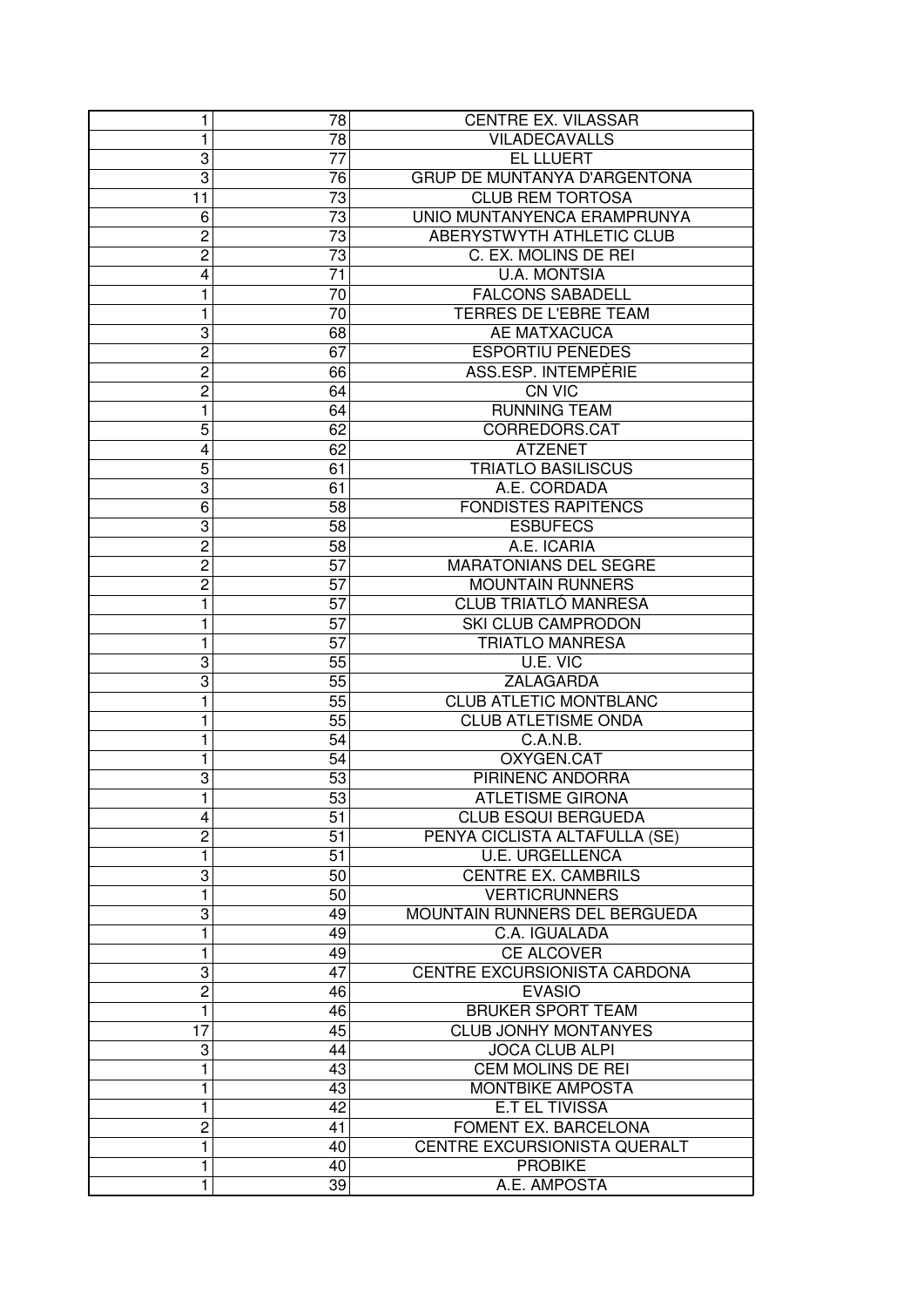| 1              | 39       | ACE BOMBERS BARCELONA                             |
|----------------|----------|---------------------------------------------------|
| 1              | 39       | REDDIS, REUS                                      |
| $\overline{c}$ | 38       | C.F.REDDIS                                        |
| $\overline{c}$ | 37       | LA LIRA VENDRELLENCA                              |
| 1              | 37       | C.E.XERTA                                         |
| 1              | 37       | <b>FONDISTES VILA-SECA</b>                        |
| 1              | 37       | <b>L'ALMACEN</b>                                  |
| 5              | 36       | <b>VIRGINIA BAY</b>                               |
| $\overline{c}$ | 36       | <b>MINDUNDIS TEAM</b>                             |
| 1              | 36       | ASS.EXCTA.MONTMELL                                |
| 3              | 35       | C.E. LA CANONJA                                   |
| $\overline{c}$ | 35       | 2X2 SAMPEDOR                                      |
| 1              | 35       | C. E. BALAGUER                                    |
| $\overline{c}$ | 34       | A.E. CASTELLTERÇOL                                |
| $\overline{c}$ | 34       | <b>QUIN CALVARI</b>                               |
| 4              | 33       | <b>CLUB ATLETIC BORGES BLANQUES</b>               |
| 1              | 33       | C. MUNTANYENC SANT LLORENÇ                        |
| 1              | 33       | CENTRE EXCTA. DE MALGRAT                          |
| 1              | 32       | CENTRE EXCTA. OLOT                                |
| 1              | 32       | <b>CLUB ATLETISME XERESA</b>                      |
| 8              | 31       | AGRUP. CULTURAL VILA-SECA                         |
| 1              | 31       | <b>TURISPORT</b>                                  |
| $\overline{c}$ | 28       | <b>KM0 PONENT</b>                                 |
| 8              | 25       | <b>TARRAGONA FONDISTES</b>                        |
| 1              | 25       | C. A. FAVARA                                      |
| 1              | 25       | <b>ELS XULIUS</b>                                 |
| 1              | 25       | MONTSANT ORIENTACIÓ                               |
| 2              | 24       | <b>ESPELEO GRUP ANOIA</b>                         |
| 3              | 23       | ATLETES D'ALTAFULLA                               |
| 3              | 22       | C.E. LA XIRUCA FORADADA                           |
| 1              | 22       | RUNNING VALLÉS                                    |
| 4              | 20       | <b>SELVATA</b>                                    |
| 9              | 18       | <b>RUNNERS DE VINAROS</b>                         |
| 1              | 15       | COLLA EXCTA. CASSANENCA                           |
| 7              | 14       | <b>RMC GINESTAR</b>                               |
| 1              | 14       | PC BONAVISTA                                      |
| 3              | 13       | <b>FONDISTES AMPOSTA</b>                          |
| $\overline{6}$ | 12       | <b>LA PICOSSA</b>                                 |
| 6              | 12       | <b>MADTEAM</b>                                    |
| 6              | 12       | <b>SCHUTZ</b>                                     |
| $\overline{2}$ | 12       | C.ATLETISME BAIX MAESTRAT-BENICARLÓ               |
| 1              | 12       | <b>C.E.STA.COLOMA FARNERS</b>                     |
| 1              | 12       | <b>CENTRE ALPI GIRONELLA</b>                      |
| 1              | 11       | <b>CLUB EXCURS. SALOUENC</b>                      |
| 1              | 11       | CORREDORS CONTRA LA LEUCEMIA                      |
| 5              | 10       | <b>BASF FONDISTES</b>                             |
| 5              | 10       | <b>CLUB NATACIÓ TERRASSA</b>                      |
|                |          |                                                   |
| 5              | 10       | SARROCA X-TEAM                                    |
| 4              | 10<br>10 | <b>NGARU XTREM TEAM</b><br>CENTRE EXCTA. PONTSICA |
| 1              |          |                                                   |
| 1              | 10       | <b>TORTUGA D'ALGEMESI</b>                         |
| 1<br>4         | 9        | <b>ERCROS</b><br>C.E. ULLDECONA                   |
| 4              | 8<br>8   | <b>CORRESENDES XERESA-SENILLERES</b>              |
|                |          |                                                   |
| 4              | 8        | ENTITAT ESPORTIVA MONTSAGRE                       |
| 4              | 8        | ESC. CORNUDELLA DEL MONTSANT                      |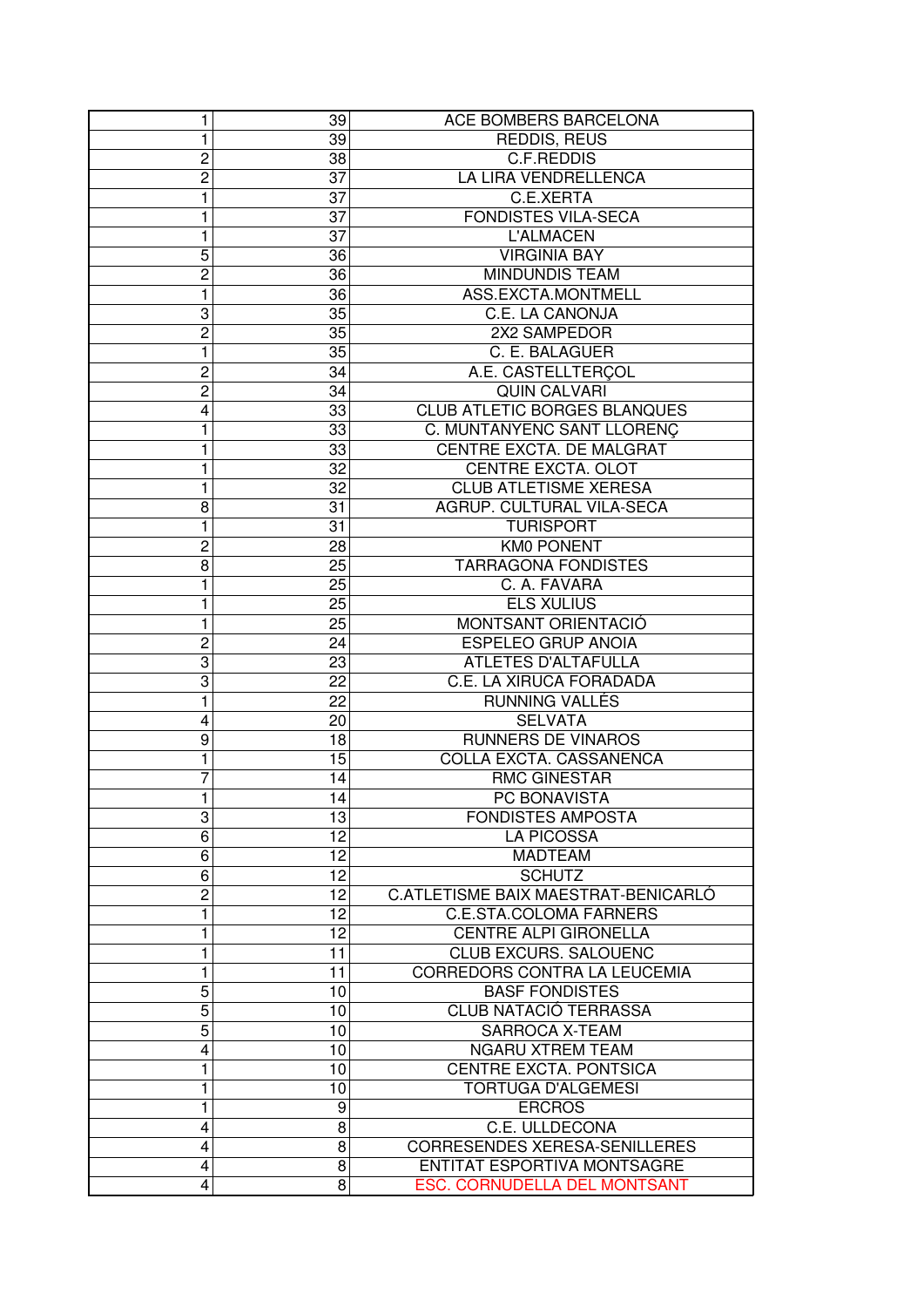| 4              | 8                       | GRUP EXCURSIONISTE CERDANYA GREC        |
|----------------|-------------------------|-----------------------------------------|
| 4              | 8                       | LA CAMETA COIXA                         |
| 4              | 8                       | <b>MIM</b>                              |
| 4              | 8                       | PEÑA PARRIBA                            |
| 4              | 8                       | <b>SEMPRE PATINT</b>                    |
| 1              | 8                       | <b>GOIENA</b>                           |
| 3              | 7                       | <b>C.E LLEIDA</b>                       |
| 3              | 6                       | <b>BIKERS L'AMETLLA</b>                 |
| 3              | 6                       | C. E. CAMP DE TARRAGONA                 |
| 3              | 6                       | <b>CENTRE EXCTA. ALELLA</b>             |
| 3              | 6                       | CENTRE EXCTA. TARRAGONA                 |
| 3              | 6                       | CLUB MUNTANYENC MONISTROLENC            |
| 3              | 6                       | <b>FONDISTES TARREGA</b>                |
| 3              | 6                       | KOLECTIVO VERTICAL ANDORRA SIERRA ARCOS |
| 3              | 6                       | <b>RUNNERSDEVINAROS</b>                 |
| $\overline{c}$ | 6                       | C.N. CALDES                             |
| $\overline{c}$ | 6                       | LO MASSIMO RUNNERS TEAM                 |
| $\overline{c}$ | 4                       | A.C.R.E.BOMBERS TARRAGONA               |
| $\overline{c}$ | 4                       | A.E. REUS                               |
| $\overline{c}$ | 4                       | AGRUP.EXCTA, TALAIA                     |
| 2              | 4                       | C. E. AIGUAFREDA I ST.MARTI             |
| $\overline{c}$ | 4                       | C. E. ESPARREGUERA                      |
| $\overline{c}$ | 4                       | <b>CE SURIA</b>                         |
| $\overline{c}$ | 4                       | <b>CENTRE EXCTA. DE SITGES</b>          |
| 2              | 4                       | CENTRE EXCTA. GUISSONENC                |
| $\overline{c}$ | 4                       | CENTRE EXCURSIONISTA DE BANYOLES        |
| $\overline{c}$ | 4                       | <b>CLUB ATLETISME SALOU</b>             |
| $\overline{c}$ | 4                       | <b>CLUB BTT COSTA DAURADA</b>           |
| $\overline{c}$ | 4                       | <b>CLUB L'ESQUADRA</b>                  |
| $\overline{c}$ | 4                       | FONDISTES L'AMETLLA DE MAR              |
| $\overline{c}$ | 4                       | <b>GREXMONT</b>                         |
| $\overline{c}$ | 4                       | <b>KORRETONENCS</b>                     |
| 1              | 4                       | TRAGAMILLAS-ALCAÑIZ                     |
| 1              | $\overline{\mathbf{c}}$ | <b>AEC</b>                              |
| 1              | $\overline{c}$          | AGRUPACIÓ EXCURSIONISTA D'ALCA          |
| 1              | $\overline{c}$          | ASS.ESP.MUNTANYENCS DE LA VILA          |
| 1              | $\overline{c}$          | ASS.EX. CAMARLENCA                      |
| 1              | $\overline{c}$          | AULA DE NATURA VINAROS                  |
| 1              | $\overline{\mathbf{c}}$ | <b>B.A.D.O.C.</b>                       |
| 1              | $\overline{c}$          | <b>BOMBERS DE BARCELONA</b>             |
| 1              | $\overline{c}$          | <b>BOT</b>                              |
|                | 2                       | <b>BOTARELL</b>                         |
|                | 2                       | C C LA BISBAL D'EMPORDA                 |
| 1              | 2                       | C. A. RUNNING                           |
| 1              | $\overline{c}$          | C. M. LA PEDRERA                        |
| 1              | $\overline{c}$          | C.A. CANALETES-SANT MARTI               |
| 1              | $\overline{c}$          | C.A. PARETS                             |
| 1              | $\overline{c}$          | C.C. SEROS                              |
| 1              | $\overline{c}$          | <b>C.E VIA FORA</b>                     |
| 1              | $\overline{c}$          | <b>C.E. MEDITERRANI</b>                 |
| 1              | $\overline{c}$          | C.E.AIGUAFREDA                          |
| 1              | $\overline{c}$          | C.E.R.                                  |
| 1              | $\overline{c}$          | C.E.T.                                  |
| 1              | $\overline{c}$          | <b>C.EX. LA FORADADA</b>                |
| 1              | $\overline{c}$          | <b>CE VINAROS</b>                       |
| 1              | 2                       | <b>CECMO</b>                            |